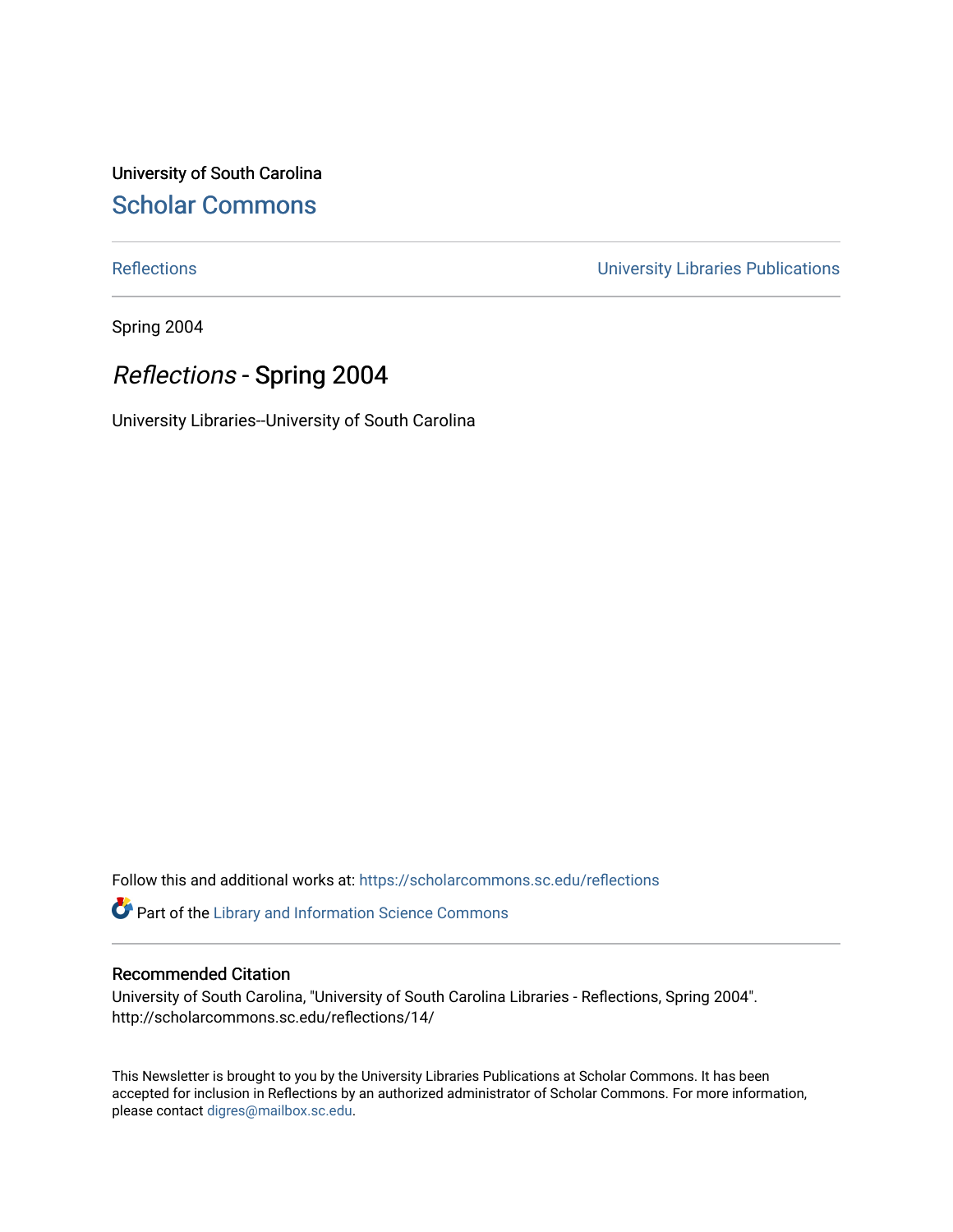**UNIVERSITY**

**LIBRARIES**

# REFLECTIONS

#### **University of South Carolina, Columbia, S.C. Spring 2004**

## **USC Libraries Plan for a Statewide Sharing**

In cooperation with the Partnership Among South Carolina Academic Libraries (PASCAL), the USC libraries are planning to implement three initiatives: universal borrowing of print materials, shared databases and digital full-text resources, and increased access to cultural heritage materials.

Elements of the universal borrowing plan include replacement of the participating libraries' integrated library systems, development of a union catalog, and creation of a borrowing and delivery system. The libraries involved in the initial phase of this project are, in addition to all USC system libraries, the libraries of the USC School of Law, Clemson University, the College of Charleston, The Citadel, Francis Marion University, Aiken Technical College, and Florence Darlington Technical College. The new integrated library system will replace

the institutions' aging local systems with a state-of-the-art, jointly managed system that will have separate bibliographic files for each participating library. The new system will also supply library staff members of participating institutions with state-of-the-art tools for materials processing and technical service applications. It will be based on the pooling of institutional resources and proposed state support for digital resource sharing. The 2004–05 budget request of the South Carolina Commission on Higher Education includes, as one of its highest priorities, \$2.5 million to achieve this goal.

*(cont. on pg. 6)* Increased access to cultural heritage materials will be realized through the South Carolina Digital Library Initiative. Using Federal Library Systems and Technology Act funds, the State Library has awarded Newspapers in Boston have been ask-

## **Carroll Campbell Honored at Library Event**



*Shown left to right at the dinner honoring Carroll Campbell are Herb Hartsook, director of the South Caroliniana Library; Campbell; and The Honorable Mack I. Whittle Jr. of The South Financial Group of Greenville.*

Former governor of South Carolina Carroll Campbell was honored on February 19 at a reception and dinner at the South Caroliniana Library. The event celebrated the formal donation of Campbell's papers to the library's Modern Political

Collections division and included an exhibit which gave friends and supporters the opportunity to see items reflecting his many years of public service.

Campbell's 25-year political career included stints in both the South Carolina House and Senate and culminated in his two terms as governor from1986 to 1995. He was instrumental in the restructuring of state government to achieve greater efficiency and accountability. He was particularly interested in literacy, budgeting, and economic development.

The dinner was hosted by The South Financial Group, which is also sponsoring the Campbell Papers Project. The project will entail the arrangement and description of Campbell's papers which consist of personal letters, campaign records, photographs, and speeches. Work will begin soon on an oral history project to complement the documentary record.

## **Boston Writer's Archives Come to Thomas Cooper Library**



*Items from the Higgins archive, including musical instruments he played in the Boston College Marching Band*

ing how the archives of George V. Higgins, a Boston writer who wrote about Boston characters and subjects, found their permanent home at the University of South Carolina's Thomas Cooper Library.

One answer is that Higgins visited USC in 1990 to speak to the Thomas Cooper Society, subsequently taught a USC writing class in 1994, and participated in a literary biography conference in 1998. In addition, he forged a long-term friendship with USC English professor Matthew J. Bruccoli, who recently contributed his own sizable collection of Higgins materials to the library.

Another answer is that Higgins' widow, Loretta Cubberley Higgins, who visited USC in 2003, wanted her husband's papers to join those of F. Scott Fitzgerald, Ernest Hemingway, Joseph Heller, James Dickey,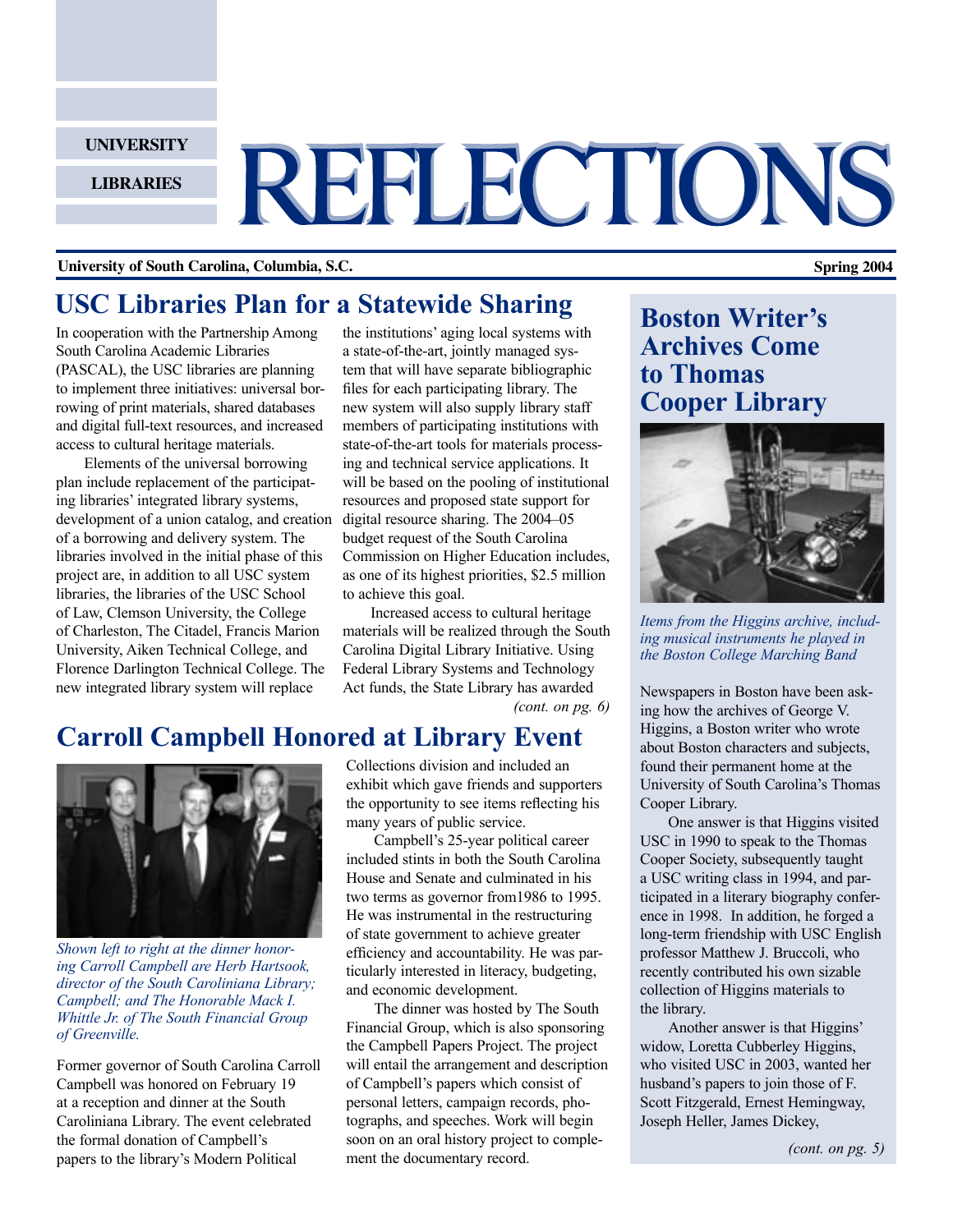## **Planning Underway for New Special Collections Space**

Planning continues for the addition of two wings to the Thomas Cooper Library to provide better accommodations for the Department of Rare Books and Special Collections. The wings will maintain the symmetry of the original Edward Durrell Stone building.

Members of the Programming Advisory Committee are being identified to ensure appropriate representation from various groups expected to benefit from the state-of-the-art facility. Careful and thoughtful study is being made to ensure a well-designed building that is useful for many groups. For example, the additional exhibit space will provide an opportunity to make more of the library's many collections accessible to visitors.

The added wings will cost approximately \$10 million. Funding is actively being sought during the silent phase of the building campaign. Selective naming opportunities are available for \$250,000 to \$5 million. General contributions for amounts less than that are welcome and may be designated for the George Terry Memorial Fund.

For more information about the project, please contact Carol Benfield or Louisa Campbell at 803-777-3142, or Patrick Scott at 803-777-8154.

## **Joanne Woodward**



The Joanne Woodward Collection at the South Caroliniana Library includes this photo of the movie actress when she worked with the Little Theatre of

Greenville. Woodward has provided materials for the collection since the mid-1970s when she sent a scrapbook covering her career up to 1957, the year she won an Academy Award for her role in *The Three Faces of Eve.* 

## **Five Years of** *ILL Express!* **at USC**

March 2004 marks the fifth anniversary of USC's automated interlibrary loan (ILL) management system, *ILL Express!* During those five years, improvements in the software and customization by the USC interlibrary loan departments have made the system increasingly efficient.

The advantage of *ILL Express!* for users is around-the-clock access to their accounts, including the ability to place requests online, renew ILL books, and check the status of orders. For the ILL Department staff, the benefits are numerous. *ILL Express!* automates and batches many of the more tedious ILL tasks, resulting in faster service for patrons.

In October 2000, the *ILL Express!* system expanded to include all of the USC regional and senior campuses. The USC School of Medicine Library's Interlibrary Loan Department also joined the local system during the summer of 2002.

For questions or comments about *ILL Express!* contact Marna Hostetler, at hostetler@sc.edu or 803-777-6333, or visit the Web site at http://ill2.tcl.sc.edu.

## **LibQual+ TM: Measuring Quality Library Service**

This spring, members of the University community participated in a survey called LibQual+ TM, to measure the quality of service at the Columbia campus libraries. The USC libraries will receive a multi-volume report and a raw data file in June. Comparative data between like institutions may reveal best practices and assist with improving local services.

## **Thomas Cooper Society Happenings**

The Thomas Cooper Society, held its annual dinner meeting on February 18. About 85 people gathered to hear the featured speaker, Nicholas A. Basbanes, and to observe as life memberships in the society were awarded to former USC President and Mrs. John Palms.

Basbanes is the author of several best-selling books on books and book-collecting. In recognition of his first book, *A Gentle Madness: Bibliophiles, Biblomanes, and the Eternal Passion for Books*, he was a National Book Critics Circle Award finalist in 1995. His latest book, *A Splendor of Letters: The Permanence of Books in an Impermanent World,* was published in 2003.

In his remarks Basbanes commended the Thomas Cooper Library for its extensive collection of American and Scottish literature. He said, "Private collectors and libraries that preserve written materials over time contribute immeasurably toward the goal of helping a nation remember and value its heritage."

The Thomas Cooper Society recently presented a donation of \$1,000 to the Thomas Cooper Library Science and Mathematics Journals Endowed Fund. This fund was

■



*Left to right, Nicholas Basbanes and President Andrew Sorensen at the Thomas Cooper Society dinner meeting*

established last fall by Dr. J.M. Herr Jr., professor emeritus of the USC Department of Biological Sciences, and his wife, Lucrecia. When fully funded, it will produce income that will be used to offset the annual cost increases of science and mathematics journals at the Thomas Cooper Library and Dr. Herr will be able to request donations from corporations and industries that profit from scientific research.

The members of the society's Board were particularly supportive of this donation, because they wished to recognize Dr. Herr's generosity in establishing the fund. Dr. Herr was president of the Thomas Cooper Society in 1999–2000.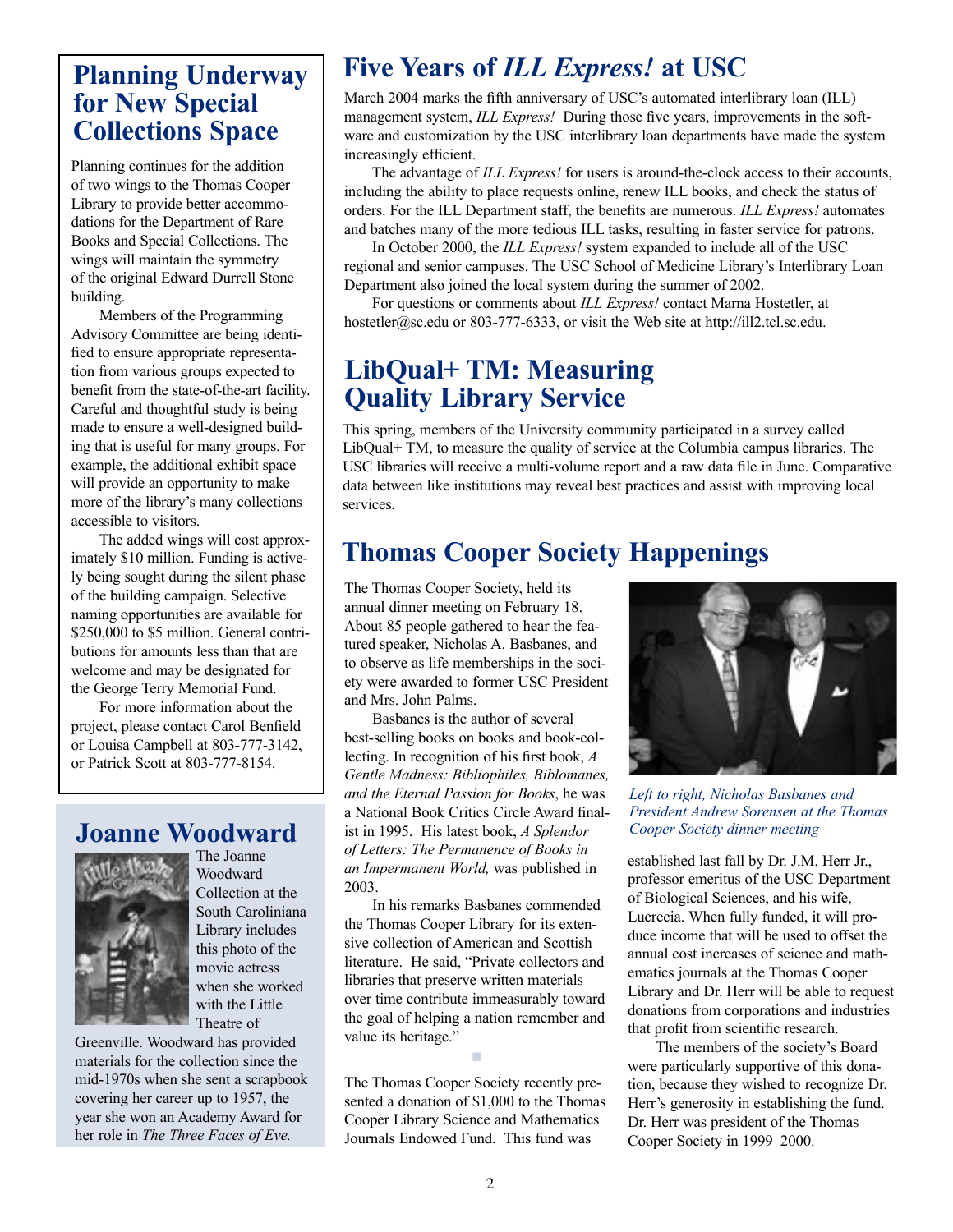## **Works by Victorian Novelist Rhoda Broughton on Display**



#### *Rhoda Broughton*

"Between us of the mid-Victorian era and our eye-opening successors, there is a 'great gulf fixed.'" So wrote Rhoda Broughton, once considered a daring young novelist, as she observed the flapper generation from the vantage point of her 80th birthday in 1920.

This spring, an exhibit in the Thomas Cooper Library about Broughton's career presents one of the University's most exciting recent acquisitions. The display draws on the Jack Mooney Collection, which includes first or early editions of Broughton's more than 40 published books, some of which are inscribed, as well as over 100 autograph letters and the manuscript of the magazine article quoted above (in the *Ladies' Home Journal*, September 1920), a short story, and her full-length novel, *Second Thoughts* (1880).

Rhoda Broughton (1840–1920) became an instant best-selling author with her controversial first two novels about young women and their coming-of-age dilemmas, *Not Wisely But Too Well* and *Cometh Up Like a Flower*, both published in 1867. Her strong heroines and witty, unstuffy dialogue drew critical condemnation but also attracted a new generation of readers. However, by the second decade of the 20th century, Broughton felt left behind by the suffragettes and flappers to whom she did not seem innovative at all, but rather old-fashioned. The library's collection documents the huge changes in women's attitudes and experiences during Broughton's 50-year writing career.

Mr. Jack Mooney, of Hilton Head, built the collection and made it available to the library through a gift-purchase agreement. He first became interested in Broughton while doing graduate work in English at Washington University in the late 1940s. He continued acquiring Broughton materials during his career as a civilian writer and editor for the U.S. Air Force, based in Montgomery, Alabama. When he began his research, many of those who had known Broughton in later life were still alive, and included in his donation are his extensive notes and correspondence with them.

## **Other Women's Studies Collections at Thomas Cooper Library**

The Mooney Collection is the latest of several women's literature collections at Thomas Cooper Library. The library also owns first editions of such icons as Jane Austen, Charlotte Bronte, George Eliot, Toni Morrison, Emily Dickinson (from the Myerson collection) and Alice Walker, as well as major women's collections concerning Margaret Fuller, Jane Welsh Carlyle, Charlotte Perkins Gilman, Edith Wharton, and Zelda Fitzgerald (from the Bruccoli collection.) Related holdings include the books of Angelica Singleton Van Buren (1816– 1867) and extensive holdings of literary annuals from the 1820s and 1830s.

## **An Evening with Lou and Beth Holtz**



#### *Left to right, Lou Holtz, Paul Willis, and John Jakes*

The second annual "Evening with Lou and Beth Holtz," given in honor of the Holtz family, was held on January 23 in the Thomas Cooper Library. John Jakes, noted American novelist, was the guest speaker for the evening.

This annual event raises money for the Lou and Beth Holtz Endowment for Undergraduate Resources at the Thomas Cooper Library, which now totals well over \$100,000.

Funds generated from this endowment, which was established in 2000 by the Holtz family, are used to purchase books, journals, audio-visual materials, and Web-based resources used primarily by undergraduate students. This year's gift supported one of the most valuable databases for freshmen and sophomores, the *Readers' Guide Retrospective.*

Guests were treated to a reception with the coach and special guests on the Mezzanine and to dinner in the Graniteville Room. The black-tie event was sponsored by Wachovia, R.C. McEntire & Company, Metropolitan Laboratories, Inc., Elsevier, and the University Bookstore-Barnes & Noble.

In supporting the library, which is often called "the heart of a great University," Coach Holtz underscores his belief in the importance of academics in the lives of his players. Through this endowment, the Holtz family touches the lives of all USC students, faculty, and community researchers.

For information about next year's "Evening with Lou and Beth Holtz," please contact the Libraries Development Office at 803-777-3142.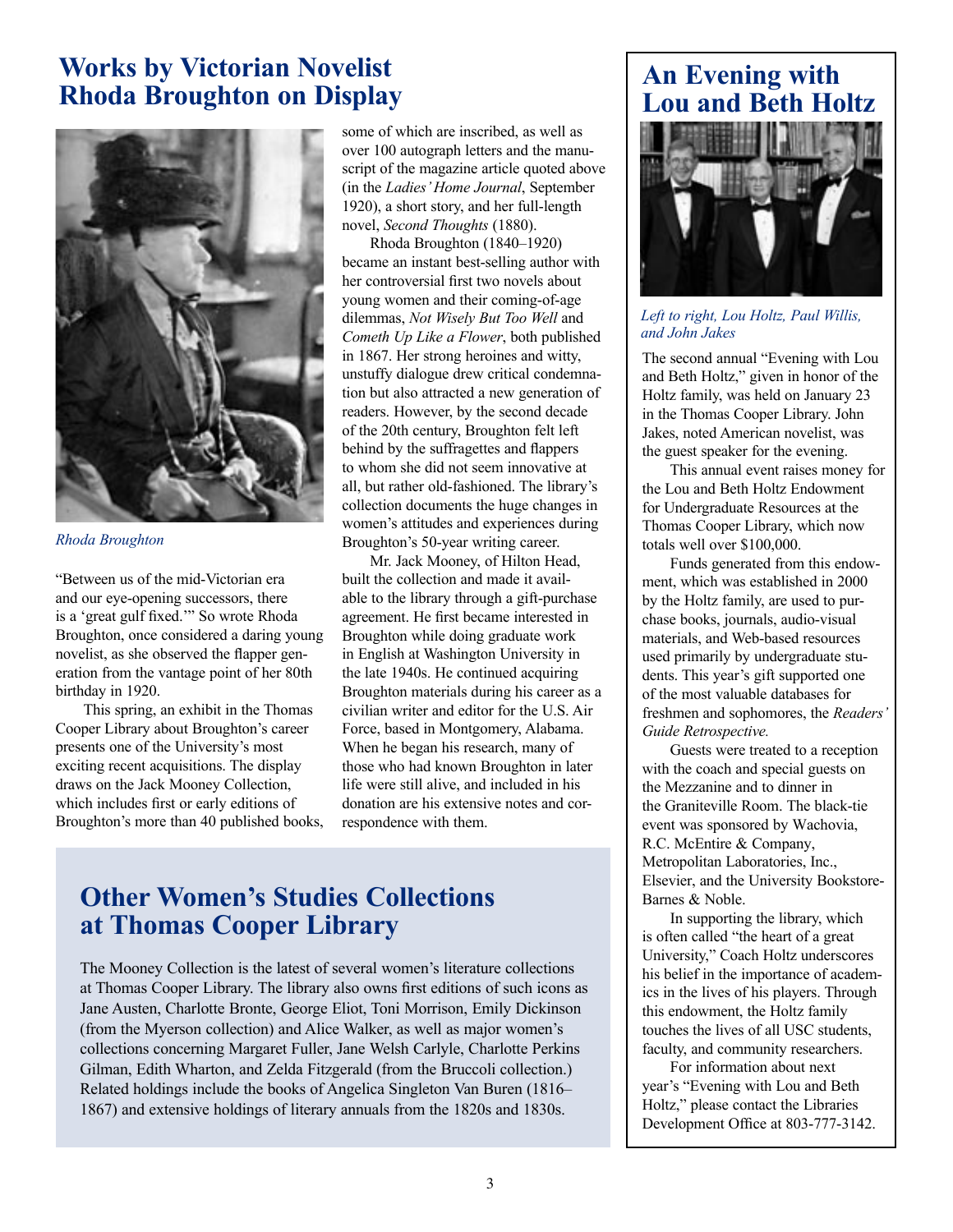## **Guardian Society Benefits University Libraries**



*Shown, left to right, are library supporters Mrs. Andrew Sorensen and Mrs. C. Warren Irvin Jr.*

In 1823, Thomas Cooper, who was then president of the South Carolina College, stated, "I Pray you, become the Guardians of this … Alma Mater."

The University has chosen to recognize by membership in the Guardian Society those friends who have accepted this responsibility by including USC in their estate plans. This long-term commitment provides critical support for the University through planned or deferred gifts. The donor can specify the area and program to receive the gift, and many within the University family have chosen to designate the libraries as the recipient of their funds.

Library donors to the Guardian Society include: Dr. and Mrs. Stephen H. Ackerman, Dr. and Mrs. Robert K. Ackerman, Mr. and Mrs. Mark K. Ackerman, Mr. Herbert C. Aycock, Mr. and Mrs. John C. Crosson, Mr. and Mrs. Gerald D. Drucker, Dr. Daniel W. Hollis, Mr. A. Elliott Holman III, Mrs. C. Warren Irvin Jr., Mr. Jerry A. Kay, Mr. John B. McLeod, Mr. J. Ben Morrow, Mrs. William (Mary Alice) Patterson, Dr. Dorothy K. Payne, Ms. Lynn Robertson Dr. and Mrs. G. Ross Roy, Mr. Homer J. Walton Jr., and Mr. and Mrs. Chester A. Wingate Sr. There are also several anonymous donors.

Library supporters who would like to learn more about the Guardian Society may contact Carol Benfield or Louisa Campbell in the University Libraries Development Office at 803-777-3142.

## **Ex Libris Society Reception Honors 2002–2003 Members**

Members of the University Libraries' Ex Libris Society were honored at a reception on October 28, 2003, in the Thomas Cooper Library's Graniteville Room. Dean Paul Willis welcomed the guests, thanked them for their invaluable support of the libraries, and recognized individual members with a gift of Ex Libris Society bookplates.

The guest speaker for the occasion was Mr. James P. Barrow, president and partner of Barrow, Hanley, Mewhinney & Strauss, Inc., of Dallas, Texas. His remarks on the subject of "Collecting Books and



*Paul Willis presents James P. Barrow a framed photo of his college track team from the 1962*  Garnet and Black *yearbook.*

Related Materials" provided a delightful and informative segment of the program, and included an exhibit from his personal book collection.

A recognition plaque for Ex Libris Society Charter Members and current members was unveiled. It will hang permanently on the library's Mezzanine.

The Ex Libris Society is the University Libraries' exemplary giving society, whose members contribute at least \$1,000 a year to the libraries. Information about joining the Ex Libris Society may be obtained by calling the University Libraries' Development Office at 803-777-3142.

## **Felix Bauer Manuscripts Donated to Music Library**

USC's Music Library has recently acquired a series of over 190 volumes of manuscript music by Felix Bauer, who was a professor of music and art at Erskine College from 1946 to 1979.

Bauer was born in Vienna in 1914, but left Austria when it was annexed by Nazi Germany in 1938. From 1933–35, Bauer studied with one of the 20th century's greatest composers, Alban Berg, who died in 1935. At the age of 89, Bauer may well be the last surviving of Berg's students. From 1935–37, Bauer studied with the noted Viennese composer, Ernest Kanitz, who also left Austria for the United States and taught music composition at UCLA. In 1935, Bauer received a degree in art from the Institute of Graphic Arts and Research in Vienna. Evidence of his dual talents in art and music is revealed in several compositions for which he provided cover illustrations.

The manuscripts which Bauer has donated to the Music Library were written between 1932 and 2003. Most of the manuscripts are instrumental, but also included are the composer's oratorios, *Utna Pishtim*, with text from the *Gilgamesh Epic*, and *Deborah*, based on the story from the Hebrew Bible. The collection also includes tape recordings of some of the works.

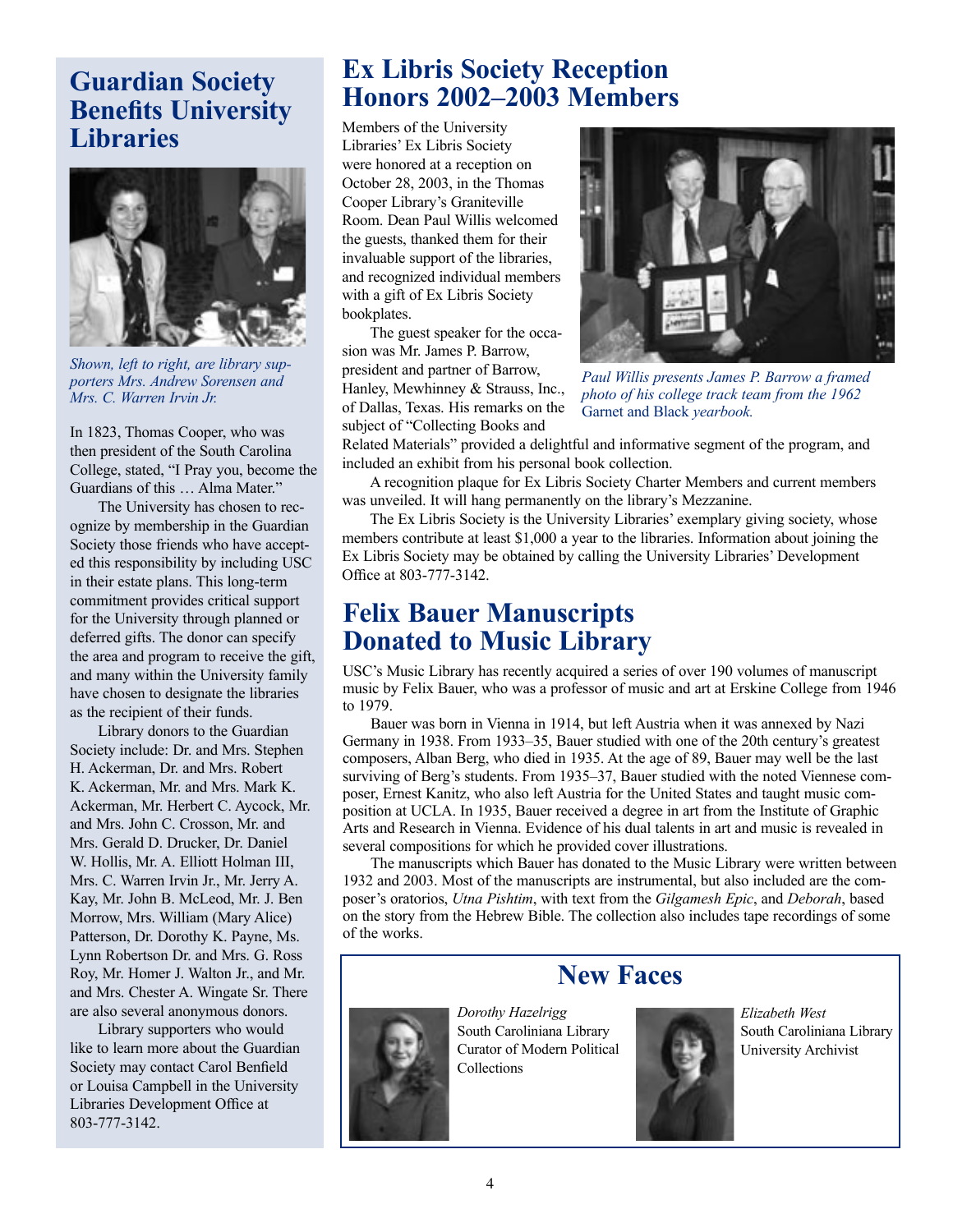## **South Caroliniana Library Receives New Materials for Faith Cabin Libraries Collection**

"We didn't have money; all we had was faith." This statement by an elderly lady who understood the value of reading is said to have inspired the name Faith Cabin Libraries, a private, community-based movement that provided library services to African-American citizens in South Carolina from 1931 to the mid-1970s. A significant new gift of manuscripts and photographs recently acquired by the South Caroliniana Library aug-

documenting the importance of the Faith Cabin Libraries movement.

A white textile worker, Willie Lee Buffington, who later became a college professor and Methodist minister, sought to redress the lack of library services for African Americans in his community of Plum Branch in Saluda County. He was largely motivated by deep respect for a black school teacher, Euriah Simpkins, whom he had known since childhood. In 1931, Buffington's letter-writing campaign resulted in the donation of 1,000 books and led to the construction of a log cabin to house a library. News of Buffington's efforts eventually spread to the national press, bringing in enough donations to



ments the library's holdings *Dedication of the first Faith Cabin Library in Saluda County in 1931*

establish more than 100 library facilities in South Carolina and Georgia by 1960. Most were constructed in close proximity to African-American schools, but Buffington insisted that all be accessible for use by adults in the community, as well as by children.

The new addition, which totals more than 15 linear feet, is the gift of Buffington's family and augments a small research unit of Buffington papers held at the library since the early 1990s. Processing is underway, with much of the work of arrangement and description being carried out by volunteer Tammie Powell, a doctoral student in education.

Commenting on the significance of the recently acquired collection, Dr. Robert V. Williams, of USC's School of Library and Information Science, notes, "The Faith Cabin Libraries movement was the largest private, community-based movement in the Southeast (and perhaps the entire country) involved in establishing library collections for African Americans, at a time when they were almost completely excluded from public libraries in the Southeast. The story of this work has only been minimally told, because so little information has been

available to researchers. Now, the papers of the founder and leader of this movement are available."

The story of the Faith Cabin Libraries movement, as revealed in the documents and photographs now archived at the South Caroliniana Library, serves as a reminder of an era in Southern history when the provision of basic services to a disenfranchised segment of the population often relied upon the efforts of the philanthropist and the missionary-minded. Through the efforts of Willie Lee Buffington and against difficult odds, library service was made available during a time when denial of services to the black population was the norm.

## **Boston Writer's Archives** *(continued from page 1)*

John Jakes, and others in the library's outstanding Modern American Literature Collection.

The final answer is that the library's administration was willing to send Patrick Scott, director of special collections, and staff member Nathan Scott to meet Prof. Bruccoli at the Higgins house. They rented a truck and packed up 88 boxes of Higgins' books for transport back to Columbia, a round trip of 1,800 miles and 36 hours.

Higgins, who earned degrees in English and law, worked as a journalist, federal prosecutor, district attorney, defense attorney, novelist, critic, historian, and creative writing professor at Boston University. His novel, *The Friends of Eddie Coyle*, became a best-seller in 1972 and won the author an international reputation.

The George V. Higgins Archive comprises the author's literary, personal, and legal papers, including unpublished early fiction, drafts, edited transcripts, unpublished screenplays, proofs, and photos, as well as memorabilia such as Higgins' Boston Red Sox press pass, gun permit, yacht pennants, and a cornet and trumpet from his college days. The collection is

valued at \$106,000, of which about half represents a gift from Mrs. Higgins. The purchase portion was supported jointly by the library and the College of Liberal Arts.

According to Paul Willis, dean of University Libraries, "The true value of a literary collection is that it is used by students and scholars so that they can better understand the writing process and the profession of authorship. The George V. Higgins Archive complements our existing collections and enhances the other marvelous collections gathered by the Thomas Cooper Library over the years."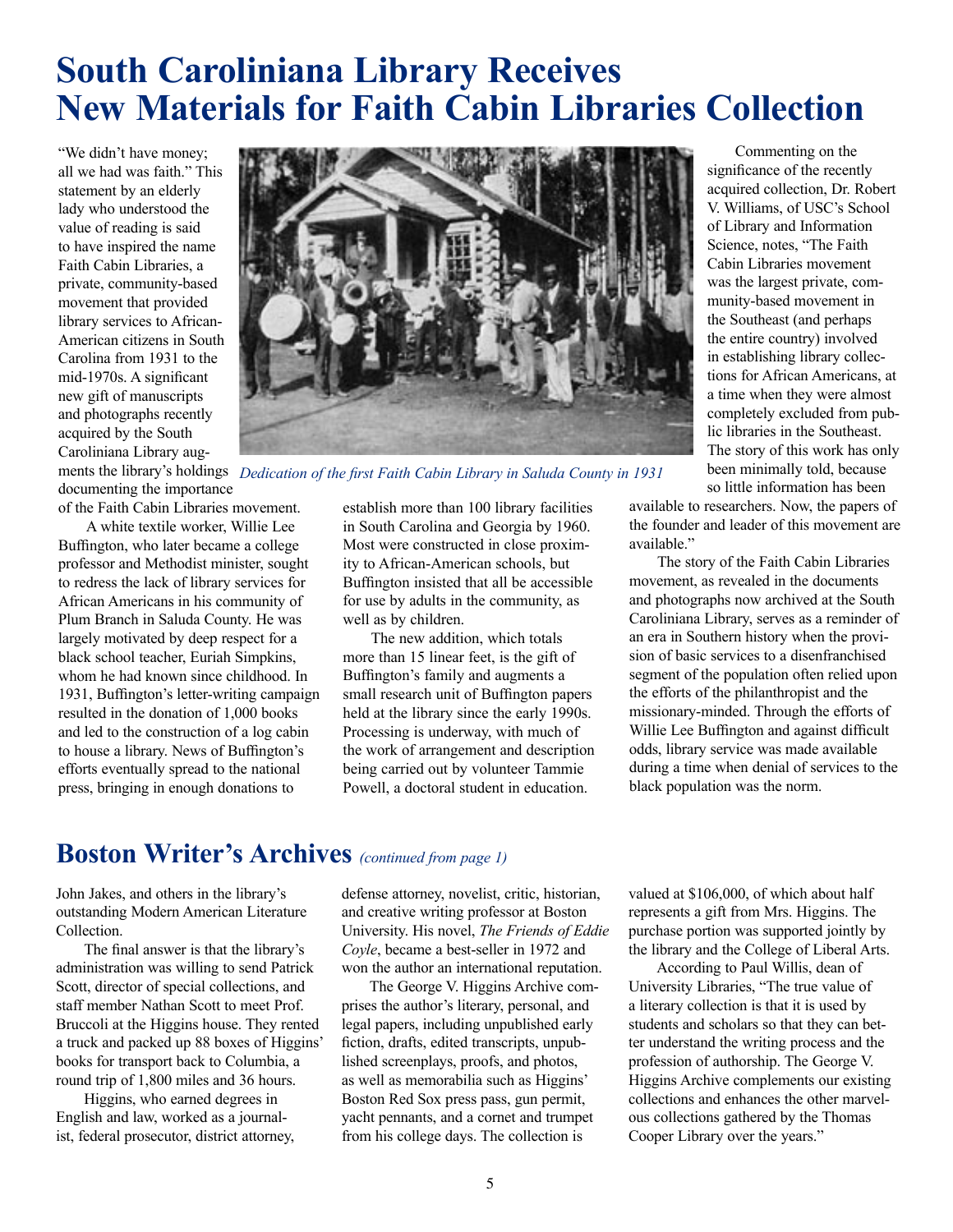## **"Lewis and Clark: Discovering the American West" Exhibit to Go Online**

A major exhibit, "Lewis and Clark: Discovering the American West, A Bicentenary Exhibition from the South Carolina College Library, the Alfred Chapin Rogers Collection, and Related Special Collections," was mounted in the Thomas Cooper Library from October 2003 to January 2004 and will go online at the Special Collections Web site at www.sc.edu/library/spcoll/rarebook.html.

The exhibit commemorated two bicentenaries: the ratification of the Louisiana Purchase, which more than doubled the territory of the United States, and President Thomas Jefferson's appointment of Meriwether Lewis and William Clark to lead the Corps of Discovery across the North American continent.

The exhibit includes early maps and books on the American West and the Louisiana Purchase; the expedition's progress in printed accounts and through early 19th-century illustrations of people, animals, and places encountered; and a selection of later exploration narratives.

Materials in the display came from the antebellum South Carolina College Library collection, the Alfred Chapin Rogers Collection, the



*"Hunting the Buffalo," from* History of the Indian Tribes of North America *(1855) by Thomas L. M'Kenney and James Hall*

Kendall Collection, the John Shaw Billings Collection, the South Caroliniana Library, and the USC Map Library. Also included were items donated by Mrs. J. Henry Fair and illustrations purchased with funds from the Barbara L. and David M. Graham Endowment.

## **News from Thomas Cooper Library**

Materials from the Thomas Cooper Library's Department of Rare Books and Special Collections have been recognized recently

in several out-of-town newspaper accounts.

The September 28, 2003, issue of the *Baltimore Sun* carried a story by Michael Ollove, "Heller's *Catch-22* Remains Relevant Today," which explained the use of the Heller Archive in USC's Freshman Reading Experience.

In the December 24, 2003, issue of the *Charleston Post and Courier*, Brian Hicks covered several USC collections in his article, "A Library of Treasures."

The issue of the *Boston Globe* for February 14, 2004, ran a story about the University Libraries' recent acquisition of the George V. Higgins papers entitled, "Higgins Papers Are Heading South."

■

The Thomas Cooper Library's Department of Rare Books and Special Collections' Web sites have experienced an explosion of activity in recent months. One of the most popular sites is the one for the F. Scott Fitzgerald collection. In one week at the end of November 2003, the site received 151,037 requests for pages, while the other rare books sites received 445,396 requests for pages.

■

The 2004 W. Ormiston Roy Memorial Fellowship, established by Dr. and Mrs. G. Ross Roy in 1990 in memory of Dr. Roy's grandfather, will bring two American scholars to USC's Thomas Cooper Library this summer to conduct research in the G. Ross Roy Collection of Robert Burns, Burnsiana & Scottish Poetry.

Prof. Carol McGuirk, professor of English at Florida Atlantic University is conducting research for a book, *Poet Burns*, and Mr. Thomas Keith, an editor at New Directions Publishing, is researching the impact of Burns among North American Scots.

■

Judith Russell, superintendent of documents for the United States Government Printing Office (GPO), visited the Documents Department at Thomas Cooper Library on February 20. She met with the deans, directors, and document coordinators from South Carolina's Federal Depository Libraries to discuss the future of the Federal Depository Program and the GPO's current strategic planning process.

Science reference librarian Bob Skinder has become historian, newsletter editor, and Web master (www.HMM362.org) for the Marine Medium Helicopter Squadron (HMM 362) which served in Vietnam from

■

1962 to 1969. Skinder gathers information about the experiences of his comrades who served with the "Ugly Angels" and publishes it on the Web site and in newsletters.

## **USC Libraries Plan**

*(continued from page 1)* PASCAL a planning grant of \$20,000 to begin this project. Dean Paul Willis of the USC libraries and Dean Joe Boykin of the Clemson library co-chair a committee to set up a pilot project and, possibly, to seek additional funding and grant support.

These three initiatives will, in turn, support additional programs designed to improve access to knowledge and offer significant opportunities for fiscal economies. They include more systematic cooperative collection building, shared storage and preservation efforts, and virtual reference services. PASCAL is working to advance all three infrastructure projects through a mix of institutional funding, requests for state support, and grant proposals.

For additional information, please contact PASCAL Executive Director Rick Moul, at 803-777-1327, or rmoul@gwm.sc.edu, or visit the PASCAL Web site at http://pascal.tcl.sc.edu.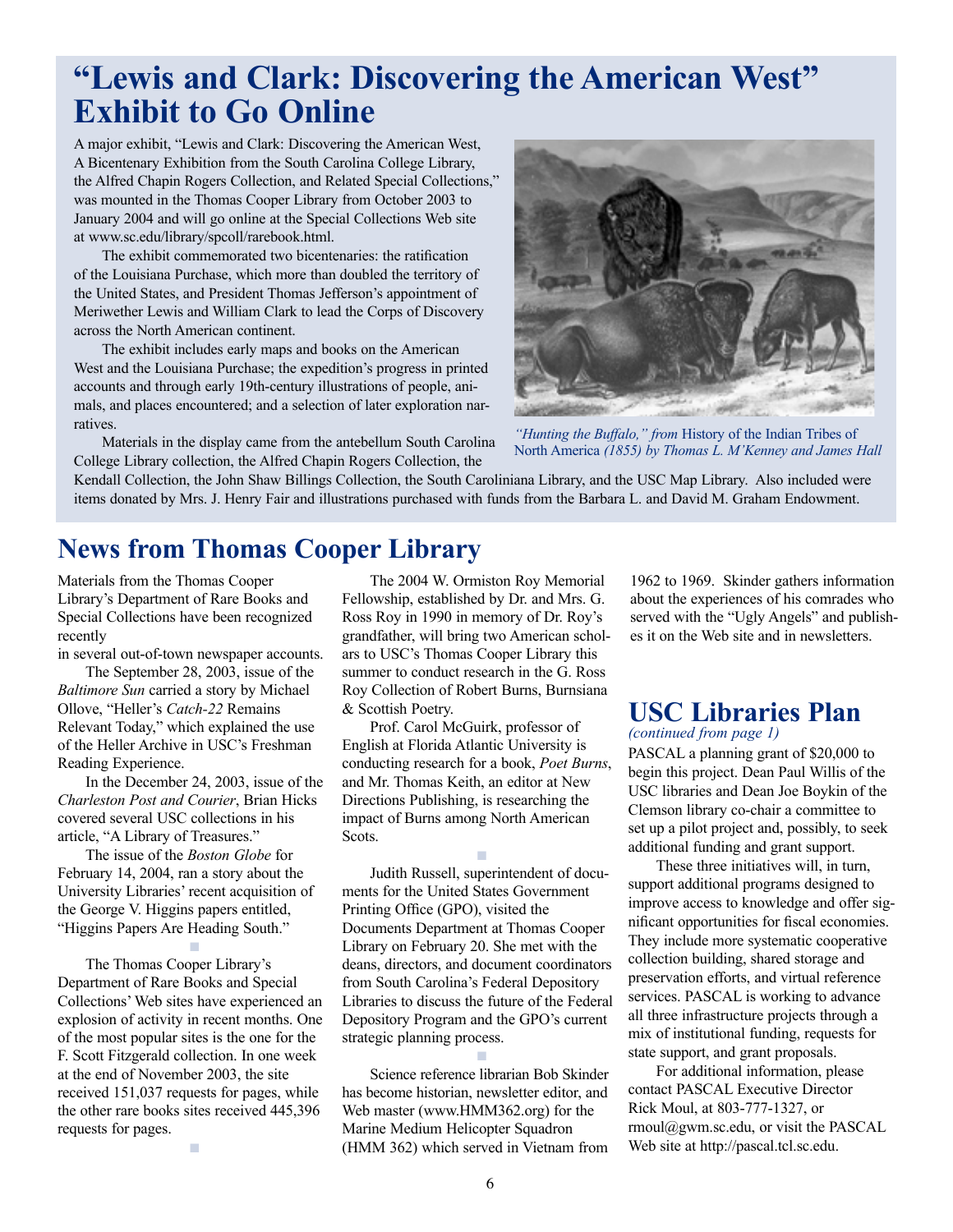## **Libraries Celebrate Black History Month**

Center for Southern African-American Music at the School of Music to present "In Dis Here Skin: A Celebration of African-American Sacred Music in South Carolina, 1670–1900." The presentation was written by music librarian Jennifer Ottervik and music professor Willie Strong and directed by Kevin Simmonds, with talent coordination by Frankie Goodman. Featured performers were USC music students, Carolina Alive, the Benedict College Concert Choir, and students from H.E. Corley Elementary School and Crossroads and Hopkins Middle Schools.

The production used first-hand accounts and period music to allow the individual lives of enslaved blacks in South Carolina to arise from the shadows of myth and misunderstanding and merge into a luminous story of determination and vigilance.

■

**The Thomas Cooper Library** featured an exhibit of the works of more than 20 African-American writers from the 18th, 19th, and 20th centuries. The display drew from the library's comprehensive collection of materials about the poet James Weldon Johnson, author of "Lift Every Voice and Sing," as well as from the Augusta Baker Collection, donated in 1997. It also included first or other early editions of books by Olaudah Equiano, Phillis Wheatley, Frederick Douglass, Booker T. Washington, W.E.B. Du Bois, Langston



Hughes, Richard Wright, James Baldwin, Martin Luther King Jr., Malcolm X, Toni Morrison, and Alice Walker.

■

**The South Caroliniana Library**  exhibited materials documenting the life and culture of South Carolina's black community. The documents and photographs displayed were drawn from African-American collections acquired by the library since 2000.

## **News from South**

Henry Fulmer, curator of manuscripts, spoke on January 15 to the annual Friends of the Archives banquet sponsored by the James R. Crumley Jr. Region 9 Archives of the Evangelical Lutheran Church in America. His speech was entitled, "Inside a Healthy Church Archives" and covered issues related to collecting, preserving, and disseminating archival materials.The banquet was held in conjunction with the Crumley Lutheran Archives Congregational Heritage Conference 2004 at Lutheran Theological Southern Seminary in Columbia. The event focused on various aspects of keeping archives, planning anniversaries, and writing histories.

The South Carolina General Assembly declared September 26, 2003, "Herbert J. Hartsook Day." The honor was bestowed to commend and congratulate Hartsook on his new position as director of the South Caroliniana Library.

At their annual meeting on January 11, the Friends of the Richland County Public Library presented the 2004 Lucy Hampton Bostick Award to Allen Stokes, former director of the South Caroliniana Library. This award recognizes those who have made significant contributions to libraries or literature in South Carolina.

## **Exhibits at Thomas Cooper Library**



*Original watercolor and inscription from the*  **G. Ross Roy Collection of John Masefield** 

**"Down to the Seas Again"**: An Exhibit from the G. Ross Roy Collection of John Masefield, Mezzanine Gallery, March-**June**.

The poet John Masefield (1878–1967) is remembered for his *Saltwater Ballads*, about seafaring life in the Age of Sail. This exhibit, from the collection donated in 2001 by Prof. G. Ross Roy, covers the whole range of Masefield's career as poet, novelist, and critic, from his early narratives of life among the rural poor to his writing as the British Poet Laureate.

Featured in the exhibit are several books in which Masefield has added small watercolor sketches of ships, country scenes, and even a Shakespearean theater.

■ Professional Professional Professional

**All Controls of the Control** 

**"Mexico and South America, 1500– 1850"**: An Exhibition from the South Carolina College Library and Other Special Collections, Main Floor Lobby, May–July.

**"Robert Burns, Poet of Scotland"**: An Exhibition of Manuscripts, Poetry, Music and Biographical Material Marking Fifteen Years of the G. Ross Roy Collection of Robert Burns, Burnsiana & Scottish Poetry, Mezzanine Gallery, August–September.